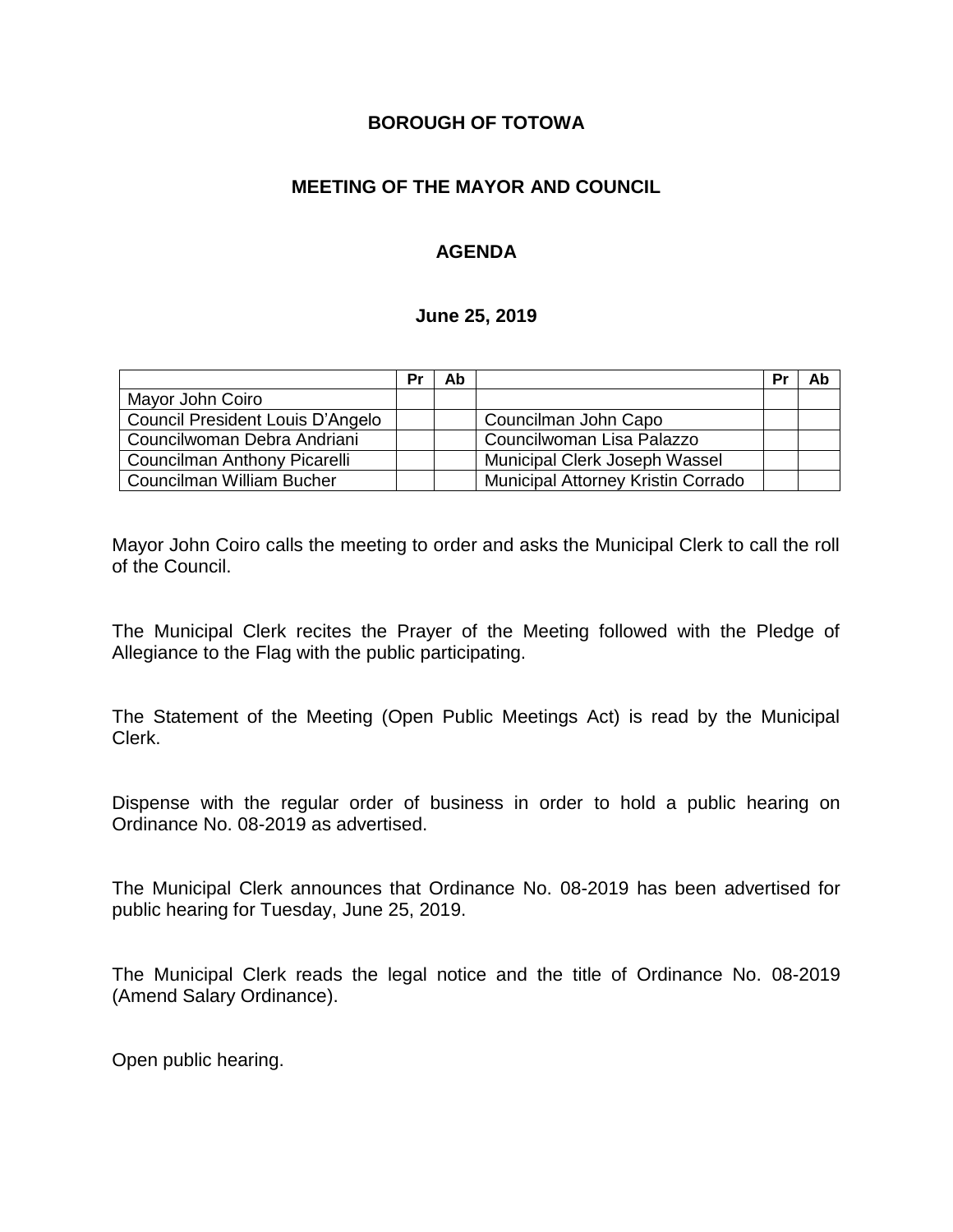Mayor Coiro asks if any citizens wish to be heard on Ordinance No. 08-2019.

## **CITIZENS HEARD:**

Close public hearing.

The Municipal Clerk reads Ordinance No. 08-2019 by title.

Adopt Ordinance No. 08-2019.

Revert to the regular order of business.

Report from Members of the Council, Municipal Clerk and Municipal Attorney.

**CITIZENS HEARD:**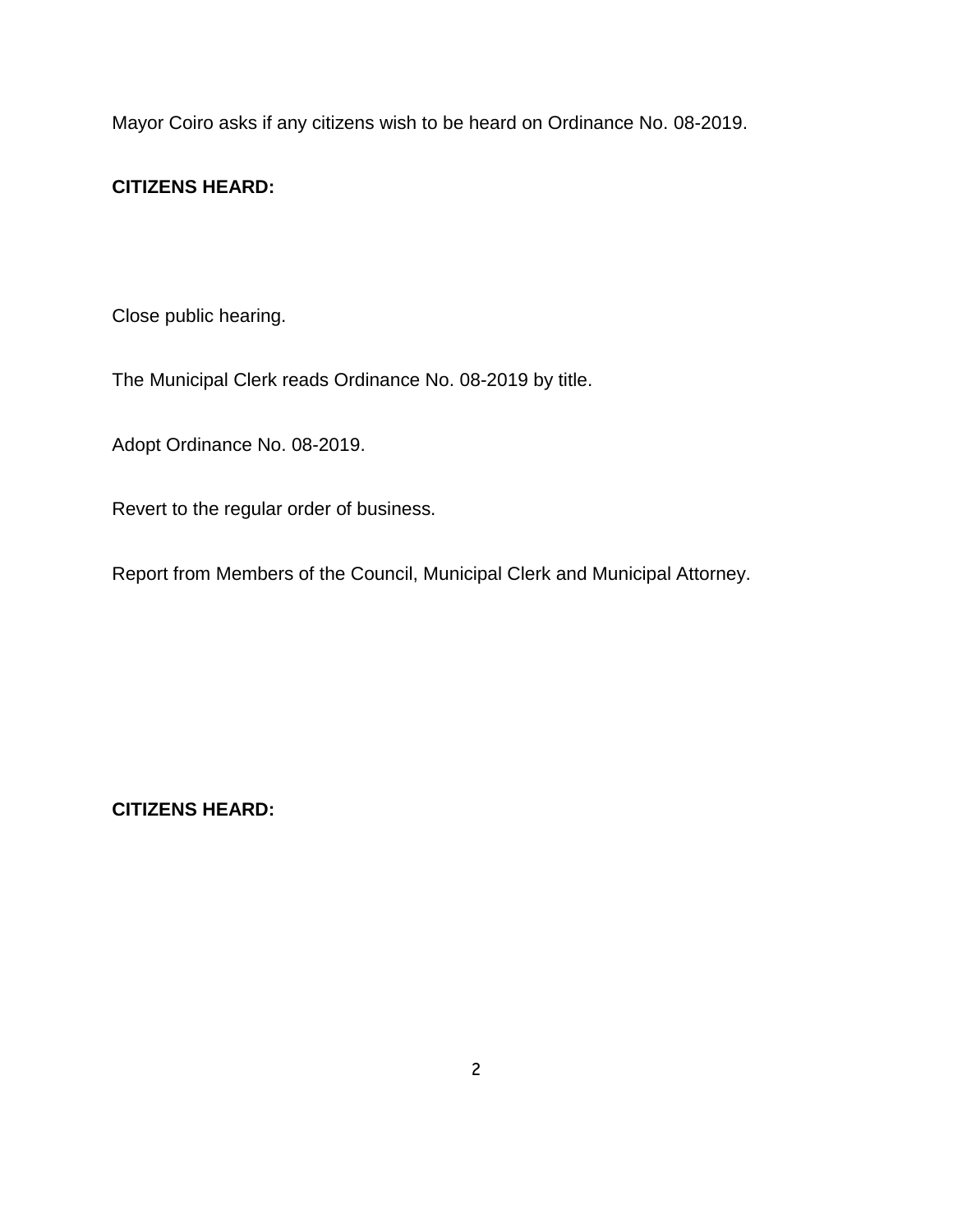Minutes of the Mayor and Council for the meeting of June 11, 2019.

# **COMMITTEE ON FINANCE: PICARELLI, D'ANGELO, CAPO.**

Resolution No. 2019-14 for the payment of bills.

# **COMMITTEE ON PUBLIC SAFETY: D'ANGELO, CAPO, BUCHER.**

Resolution Authorizing The Borough Of Totowa Towing List For The 2019/2020 License Term.

Junior Firefighter Application for Kyle Joseph McCarthy for Fire Rescue Company No. 4.

Junior Firefighter Application for Nicholas Anthony DeNunzio for Fire Rescue Company No. 4.

## **COMMITTEE ON PUBLIC WORKS: BUCHER, PALAZZO, PICARELLI.**

Change Order No. 1 for a net decrease of \$7,685.74 and Payment Estimate No. 2 (Final) in the amount of \$19,544.77 to Cifelli & Son General Contracting, Inc. for the Hobart Place and Gordon Avenue Improvements.

Payment Estimate No. 1 in the amount of \$211,203.72 to John Garcia Construction Co., Inc. for the Furler Street Improvements.

## **COMMITTEE ON ENG. & PUB. PROPERTY: CAPO, ANDRIANI, D'ANGELO.**

Retirement letter from Sewer Superintendent Ernest J. Paese.